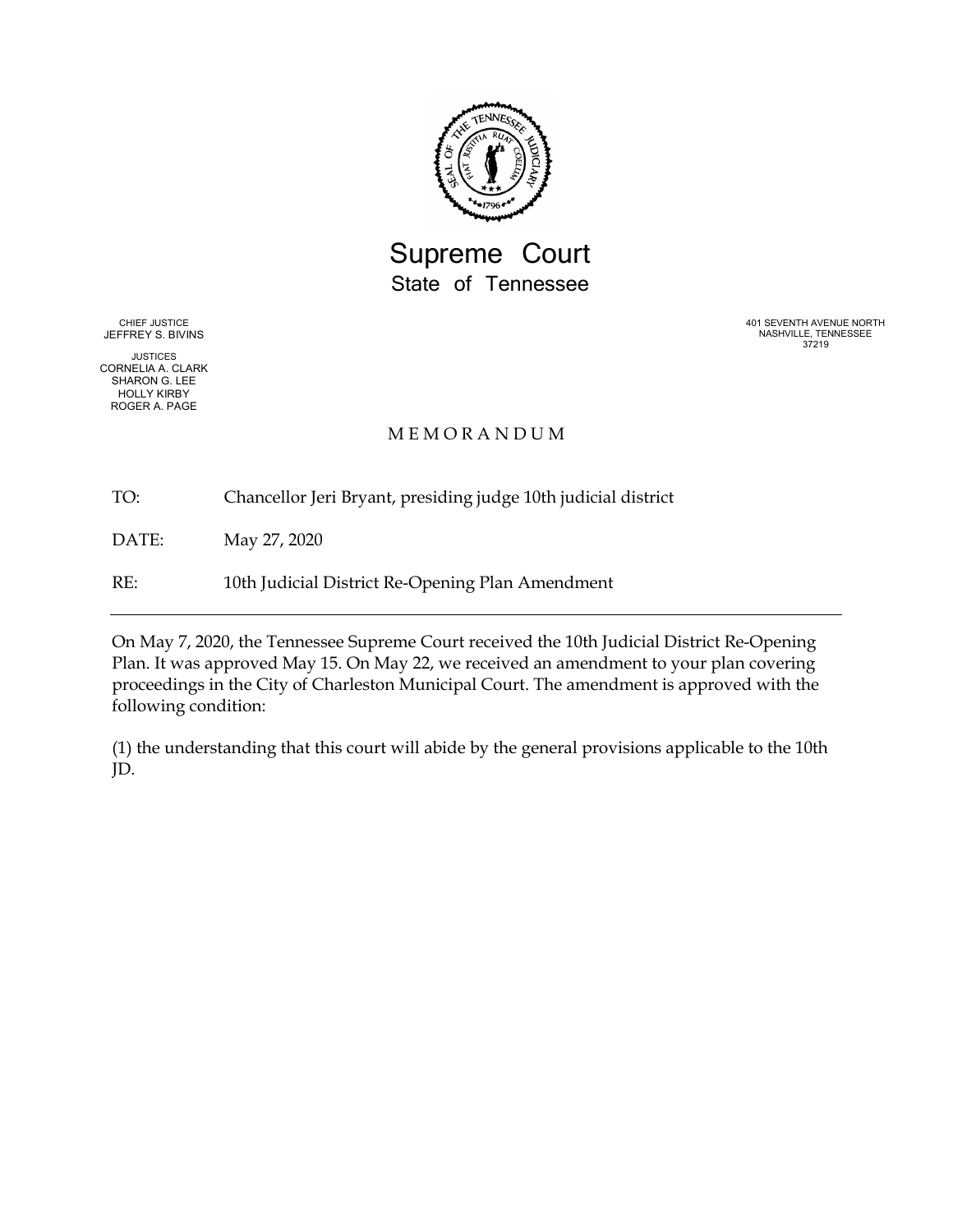## IN THE CITY COURT OF THE CITY OF CHARLESTON, IN THE 10TH JUDICIAL DISTRICT OF THE STATE OF **TENNESSEE** PLAN OF PUBLIC SAFETY FOR COURT PROCEEDINGS

Charleston City Court convenes at 6:00 p.m., on the third Monday of each month. Due to the COVID-19 emergency, in-person court proceedings during the months of March, April, and May of 2020, have been continued and rescheduled for hearing on June 15, 2020, at 6:00 p.m. The following procedures have been developed to protect the safety of parties, witnesses, court personnel, and the public, by providing for sequestration and screening of parties and prospective witnesses prior to their entry into the Charleston Municipal Building, maintaining appropriate social distancing during all hearings, establishing a maximum occupancy limitation of eight individuals being allowed in the Courtroom, and requiring the use of protective face masks and gloves while in the building, during all in-person court proceedings conducted in said Court on or after June 15,2020. This public safety plan will become effective upon approval of this plan by Chief Justice of the Tennessee Supreme Court.

1. On the third Monday of each month at 5:00 P.M. A registration area will be set up outside, in the parking lot of the Charleston Municipal Building by the Charleston Police Department When defendants arrive an officer will take their name and instruct them to remain in their vehicle until they are notified that the Judge is ready to hear their case. Witnesses will also be instructed upon arrival to remain in their vehicles. Cases will be called in the order in which parties have registered upon arrival. 2. When called, defendants and witnesses will be screened, and must answer questions about any exposure to the COVID-19 virus and submit to their temperature being taken with a no-touch thermometer, before they will be permitted to enter the building. Cases in which a defendant or material witness fails to pass screening, will be continued to 6:00 P.M. on the third Monday of the following month. Disposable gloves and face masks will be provided to all Defendants and witnesses who have passed screening, and such must be put on and properly in place before such defendant or witness will be permitted to enter the Charleston Municipal Building.

3. The court room will have a podium area roped off for the defendants to stand so that they will remain 6 to 8 feet from the Judge and Court Clerk during hearings. A chair will be available in the podium area for persons unable to stand when addressing the Court. After each case is concluded, the area and chairs that were occupied during each hearing will be disinfected before the next defendant enters the court room. 4. A maximum of eight individuals will be permitted in the courtroom at any one time and social distancing of six feet between individuals is mandatory and shall be maintained and enforced. Chairs which may be occupied by the Defendant, Counsel and witnesses shall be clearly marked and designated. The eight person limitation arises from the limited space available in the Charleston City Commission Room, which is where Court proceedings are conducted. The eight person limitation will permit attendance by the Defendant, Counsel for the Defendant, Prosecuting Officer, City Judge, City Court Clerk, one witness (at a time), a Court Reporter and a news media representative. In cases involving a juvenile Defendant, a parent/legal guardian of the juvenile will be permitted to accompany the juvenile during the proceedings. During a proceeding involving a juvenile Defendant, the parent/legal guardian will attend and will supplant any news media representative during the hearing of such case.

5. During any proceeding involving either or both 1) in person testimony from a nonparty witness and/or 2) introduction of exhibit(s) into evidence, all persons in the Courtroom are required to wear both a